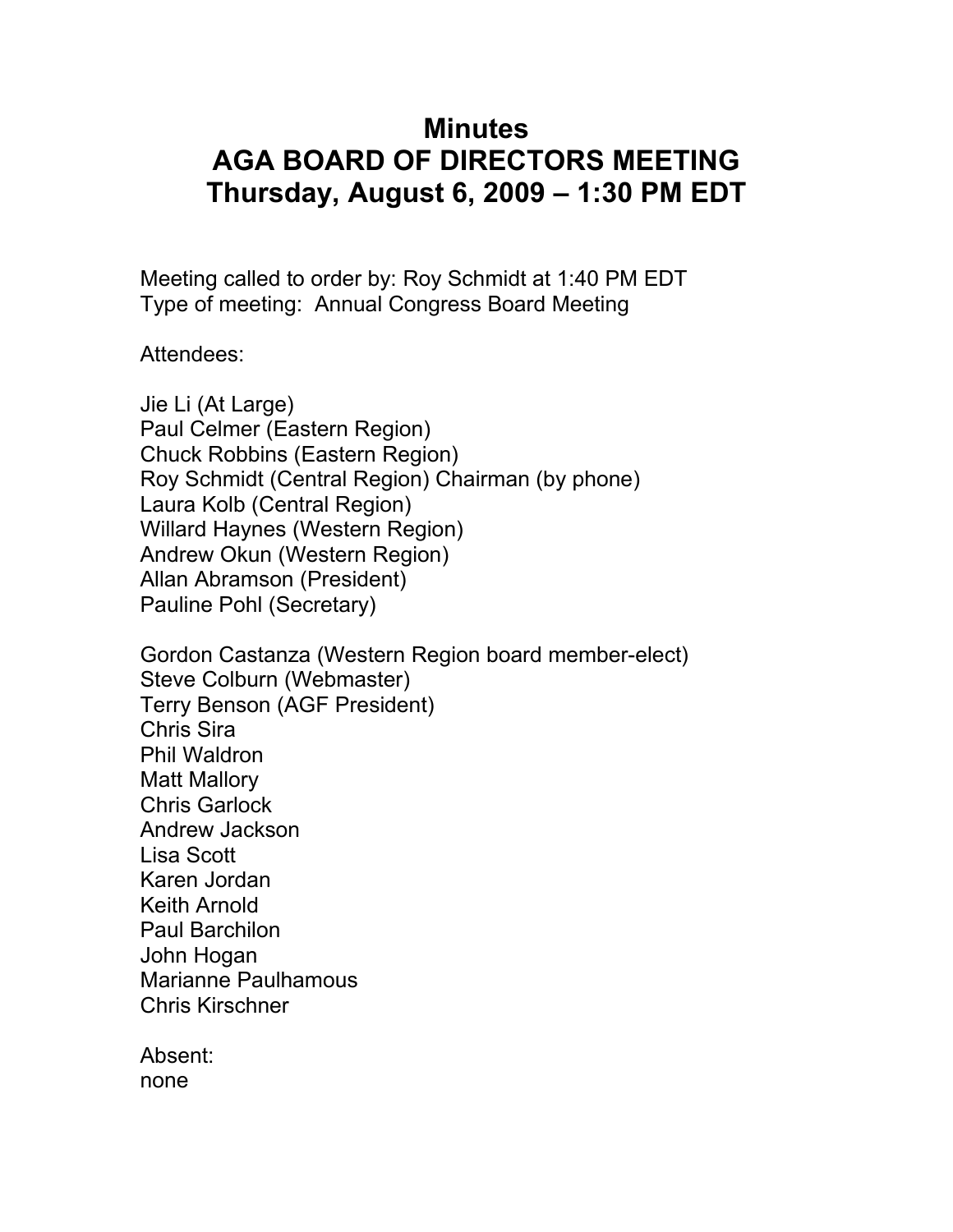## **1. Approval of minutes**

Willard Haynes made a motion to accept the minutes from the June 14, 2009 Board meeting. Chuck Robbins seconded the motion. The motion was unanimously approved.

# **2. Call For New Agenda Items**

Andrew Okun asked to add an item: Continuous membership

# **3. Board election results**

Kolb was re-elected, Celmer was re-elected, and Castanza was elected again after a one-year absence. Schmidt thanked Willard Haynes for his service and congratulated Castanza on his election.

# **4. President's Report**

Allan Abramson presented his monthly report:

### **a) Discussion: Volunteers**

How to get them and how to retain them based upon Andy Okun's recommended book. Andy has been promoting board discussion on how to attract and retain members.

Abramson said he thinks we need more volunteers so we can do more as an organization. Okun said the book discusses the idea of recruitment. When we are lucky people seek us out to volunteer, but otherwise we need to recruit volunteers. Okun said there is a structural problem because clubs are not organizationally part of the AGA, so club members are not likely to be drawn into the AGA organization. Some people in the AGA have been actively recruiting helpers, for example Chris Garlock and Phil Waldron. The rest of us need to learn from them.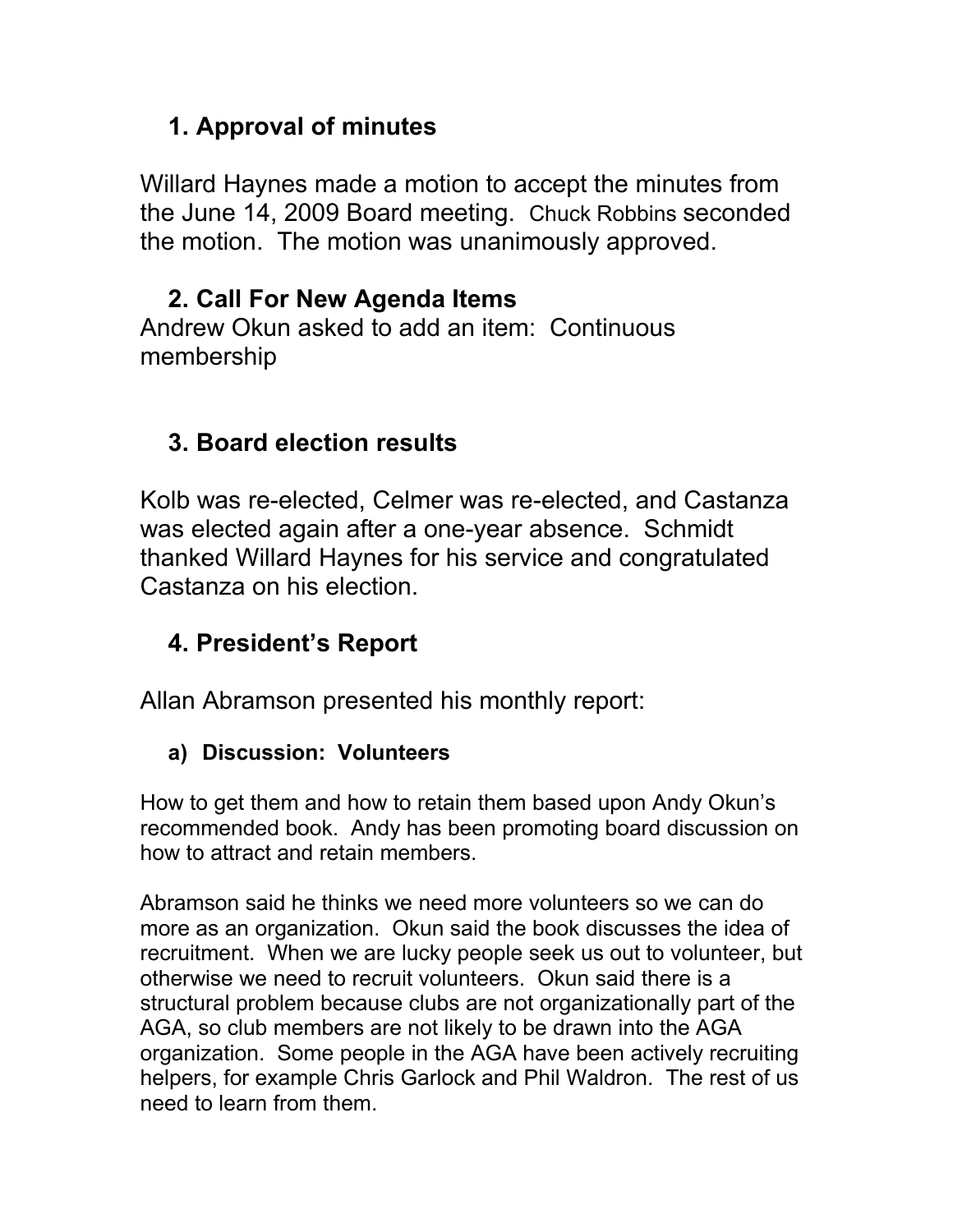Garlock said he'd like to read the book for some more tips, but his success comes from asking people to do a specific task. He makes sure there are people to help if there are problems. If the scope is too broad it's hard to get people to do a job. Celmer said giving incentives or recognition to volunteers can help retain them. Garlock said he doesn't accept every volunteer if they are not qualified.

Waldron said we have not done a good job in the past recognizing volunteers. Lisa Scott agreed that recognition is important to get people to keep volunteering. Benson said jobs will always be more plentiful than volunteers and if you list so many open positions on the website, it looks like there are too many openings and the organization isn't working well. Colburn said the web page listing job opportunities for volunteers is long and hasn't been updated in a long time. Abramson said he would work to update the listing so that the most important jobs are listed and those that are not urgent will be removed.

Waldron said people need to think that their work is important. He spent more than a hundred hours doing a survey of club leaders and when he reported the results of his efforts, he got the sense that the Board did nothing with it. He will not donate so much time again without knowing that the work will be appreciated.

Colburn said incentives may help. Some people are self-motivated, but others need incentives.

Abramson said he will try harder in the future. Robbins said we should prioritize job openings and advertise them. Garlock said rather than advertising job openings, we need to seek individuals and ask them to do a specific job that we think they are suited for.

#### **b) Discussion of Fund-raising**

Abramson said the issue of fundraising is more important than ever this year because of the Ing funding stopping. He wants to organize for a serious effort this year. The AGA has never been successful at fundraising before now. He is open to the idea of more people helping, but he doesn't know how to be more successful this time.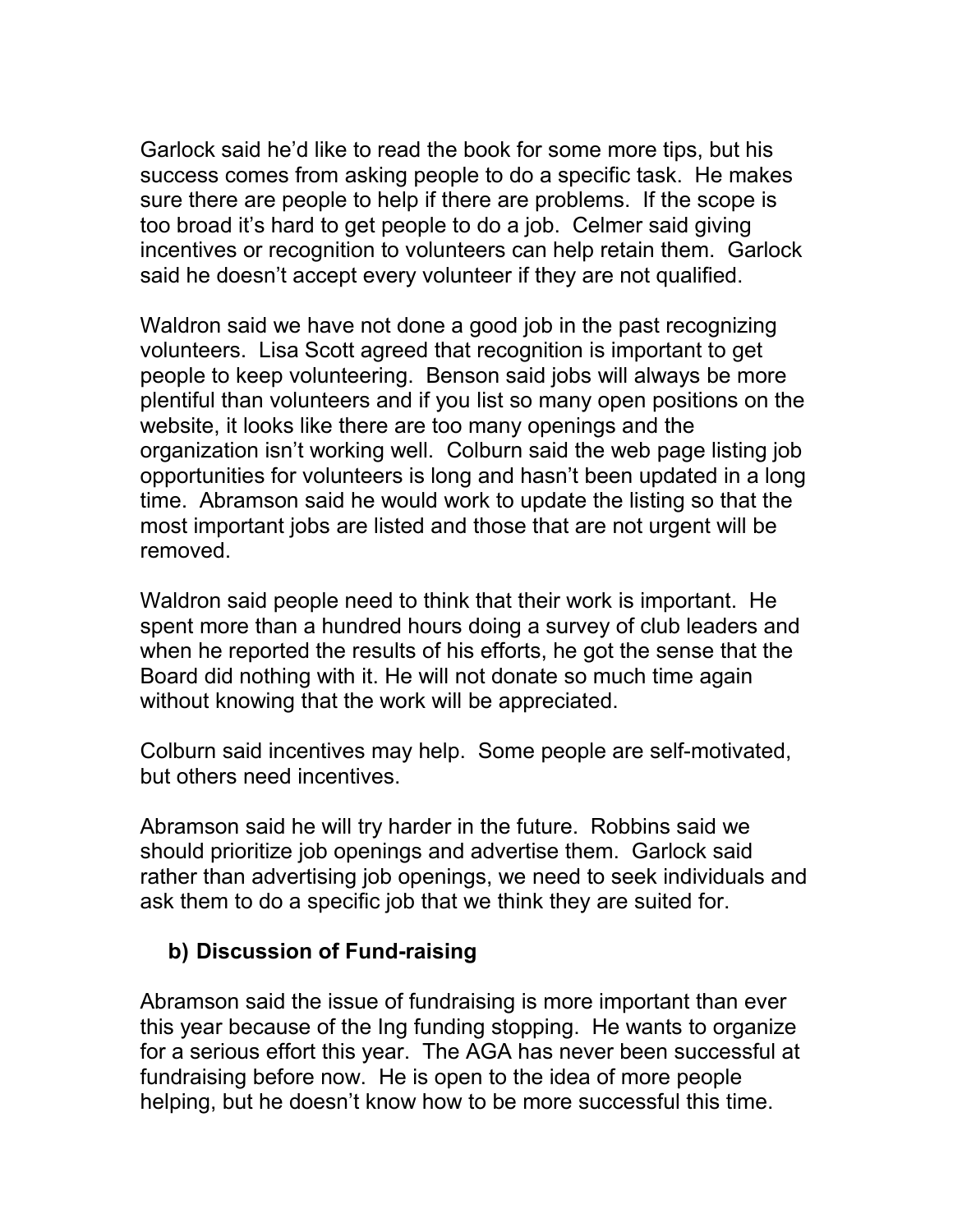Lisa Scott said we need to give volunteers specific ideas. Abramson said he found a website that gives ideas to non-profit organizations on fund raising strategies. He will send us all a link later.

Colburn said he has gotten proposals from small companies who want to advertise on the web page. One promising offer was \$3000 for a small text ad at the bottom of the page. Another idea is to have a company sponsor a tournament in exchange for banners and posters.

Abramson said fundraising will be his top priority this year. Celmer volunteered to join a committee to fundraise. Okun said he has experience, but not a lot of success so far at fundraising.

Abramson said he will ask an AGA member to write a grant application and send it to some foundations. Schmidt said we have to have a consistent point of contact so if someone wants to donate they know who to call and to ensure that not more than one person will contact a potential donor.

Garlock said any fundraising effort should be communicated to members so they know what is going on. Wealthy members may be able to serve as "rainmakers".

#### **c) Recognition of long-term members**

Abramson said he has been approached by long term members suggesting they should be recognized some way. More than 100 current members have been members for more than 30 years. If we were to offer a lifetime membership to long term members, it could result in \$4000-\$5000 per year lost income. Another less expensive option is to give pins for long-term membership.

Karen Jordan said offering free lifetime membership to 30 year members would make her less likely to buy a lifetime membership herself.

Robbins said offering members' pins starting at 5, 10, or 15 years might encourage them to stay a member longer. Benson suggested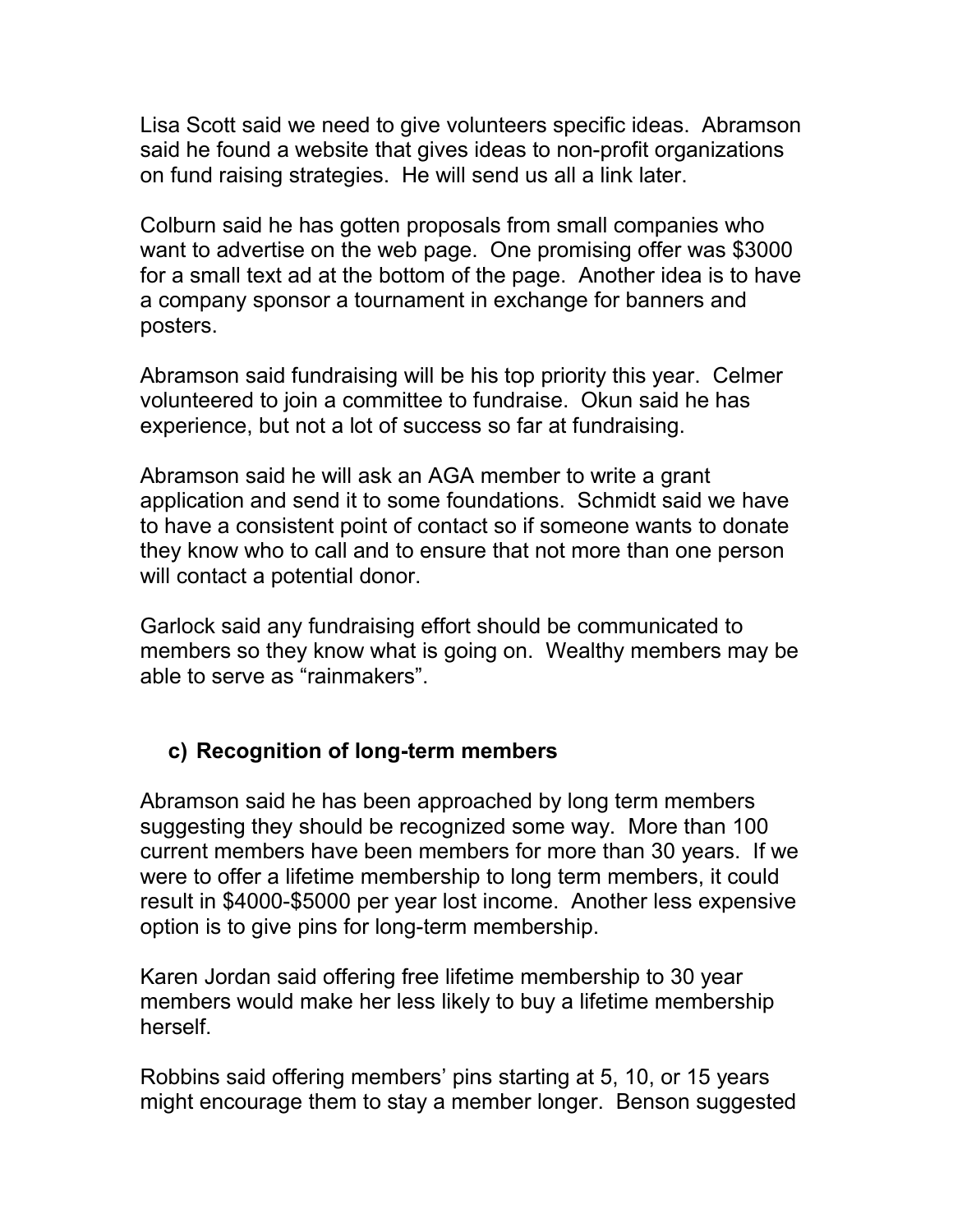pins like those for Sunday school where there is a base pin and additions.

Colburn said pins are nice. For \$30 members don't get that much: a membership card, members' version of the e-journal, and a yearbook. We need to give members more.

Benson said ratings are a big reason people join. We should not offer ratings to non-members. He would do away with the one-day membership that allows non-members to play in a tournament and get rated. Allan noted that about half of our members have not played any rated games.

Paul Matthews strongly objected to restricting access by members to the ratings of those they have played – including those opponents who are non-members. Several people suggested that we look into creating a members-only section of the website where the ratings and other content for the membership would be available. Recent work by Jonathan Bresler has made it possible for a player to see their rated game history back to the early 1990's. This could be in the members' only section.

Keith Arnold said he might be in favor of giving long-term members a break on future dues increases and hold their rate at \$30 per year. Some people in the room thought that was a good idea.

No decision was made on what to do for long term members.

#### **d) Memorandum of Understanding of Cooperation between AGA and China and Korea Amateur Baduk Association**

In Korea and China, the demand for professionals has decreased as fewer students pursue a career as a go professional. At the World Mind Sports games, Abramson was contacted with a proposal from the Chinese Professional Go Association to send their go professionals to the U.S. to live with US families and teach children while they are here. This program is being implemented.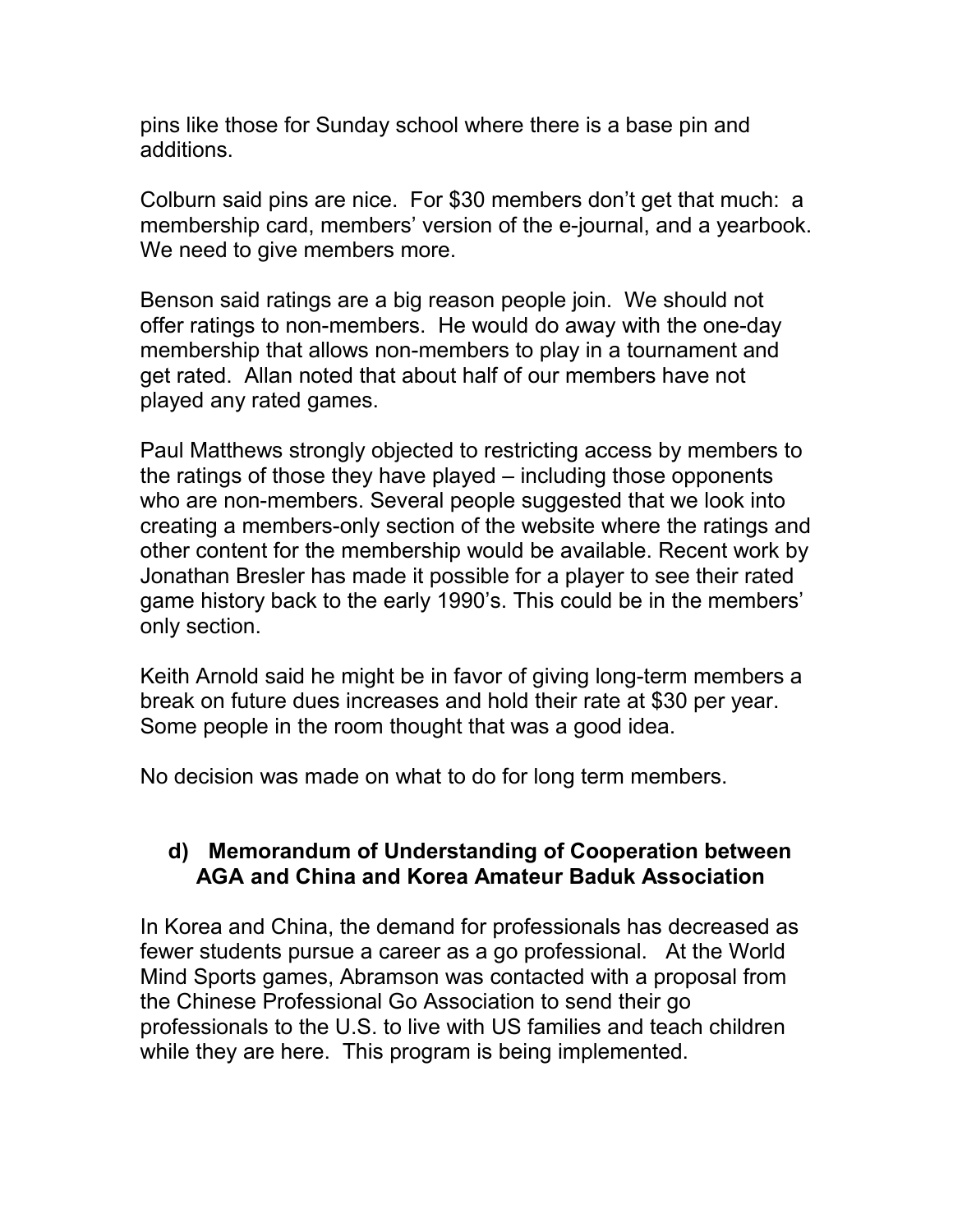This week, the Korean Amateur Baduk Association gave Abramson a memorandum of understanding, (MOU) indicating that they will cooperate with the AGA to promote go. This cooperation will include exchanging personnel as we plan to do with the Chinese Go Association. Abramson signed the MOU and showed it to the group.

(End of President's report)

## **5. Old Business**

**None** 

### **6. New Business a. Continuous Membership**

Abramson said the Board adopted a revision to the policy for representation qualifications for international tournaments. The two tournament rule is now gone, and two key qualifications are: continuous AGA membership for the previous 12 months, and ten or more rated games in the year. The ten game minimum requirement now applies to professionals as well as to amateurs. Some people who were disqualified for events at the Congress because of this rule were children and some were adults. There have been a lot of complaints from those who were disqualified because of this rule. The issue came up in the Ing tournament and the Pair Go tournament. Abramson said so many people have complained about this strict policy he wants to discuss this issue among the Board.

Jie Li said he would support a 30-day grace period during which the AGA will send notices warning of disqualification in the event of a lapse in membership. Chuck Robbins said the AGA is sending reminders before the membership expires. Paul Barchilon said he didn't receive a renewal notice and he has spoken to others who also didn't get a reminder. Barchilon said if a member is strong and has a chance of qualifying for an international tournament, maybe a phone call is in order before canceling their membership. He also said if a child is a first time AGA member, the rule should not be enforced for the first year.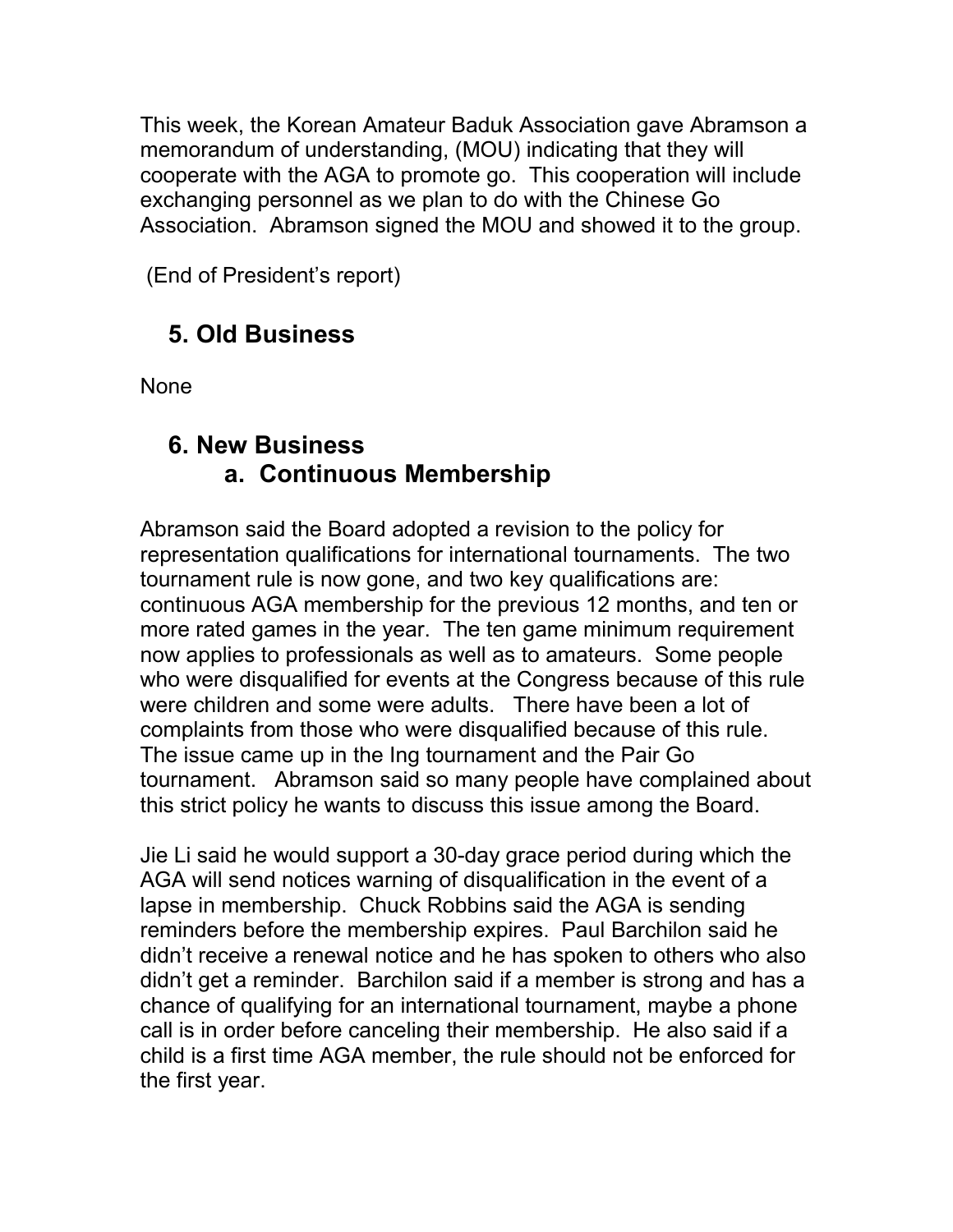Waldron said he doesn't want to call 7 Dans to remind them to renew their membership. As tournament coordinator, he has dealt with four different international representation policies in the past year. Every time the policy changes, the AGA loses credibility. Waldron said 30 days is a reasonable grace period and members should be responsible for renewing.

(At this point, Keith Arnold, Gordon Castanza, Chris Garlock, Andrew Jackson, and Jie Li left the meeting to attend the Ing Masters' Tournament.)

John Hogan said for youth members, since the child doesn't control their credit card, it is unfair to be strict with them.

Terry Benson disagreed that there was adequate notice about the change in implementation of the policy. There was no notice in the e-Journal. The minutes of the board did not mention the change in the implementation of the continuous membership policy. The strong players were notified directly but youth players and young female players who may be eligible to compete internationally through the pair go tournament or a women-only tournament were not.

Chris Kirschner said the continuous membership rule has been around for a long time. The issue here is how we implement the rule. The only change is that Waldron is monitoring the record regularly for the first time.

Okun said we voted on the policy, but he doesn't remember discussing the continuous membership policy. Okun said he thinks it is an unimportant rule. Robbins and Kirschner said it is a very important rule. Barchilon said he thinks it is an important rule but shouldn't be implemented in a punitive fashion.

Haynes asked if we accept the postmark date or the delivered date. The response was the postmark date or the date of the tournament at which the membership was renewed. Kirschner said the responsibility for proving there is a gap is the AGA's. If we can't prove there was a lapse, the member will receive the benefit of the doubt.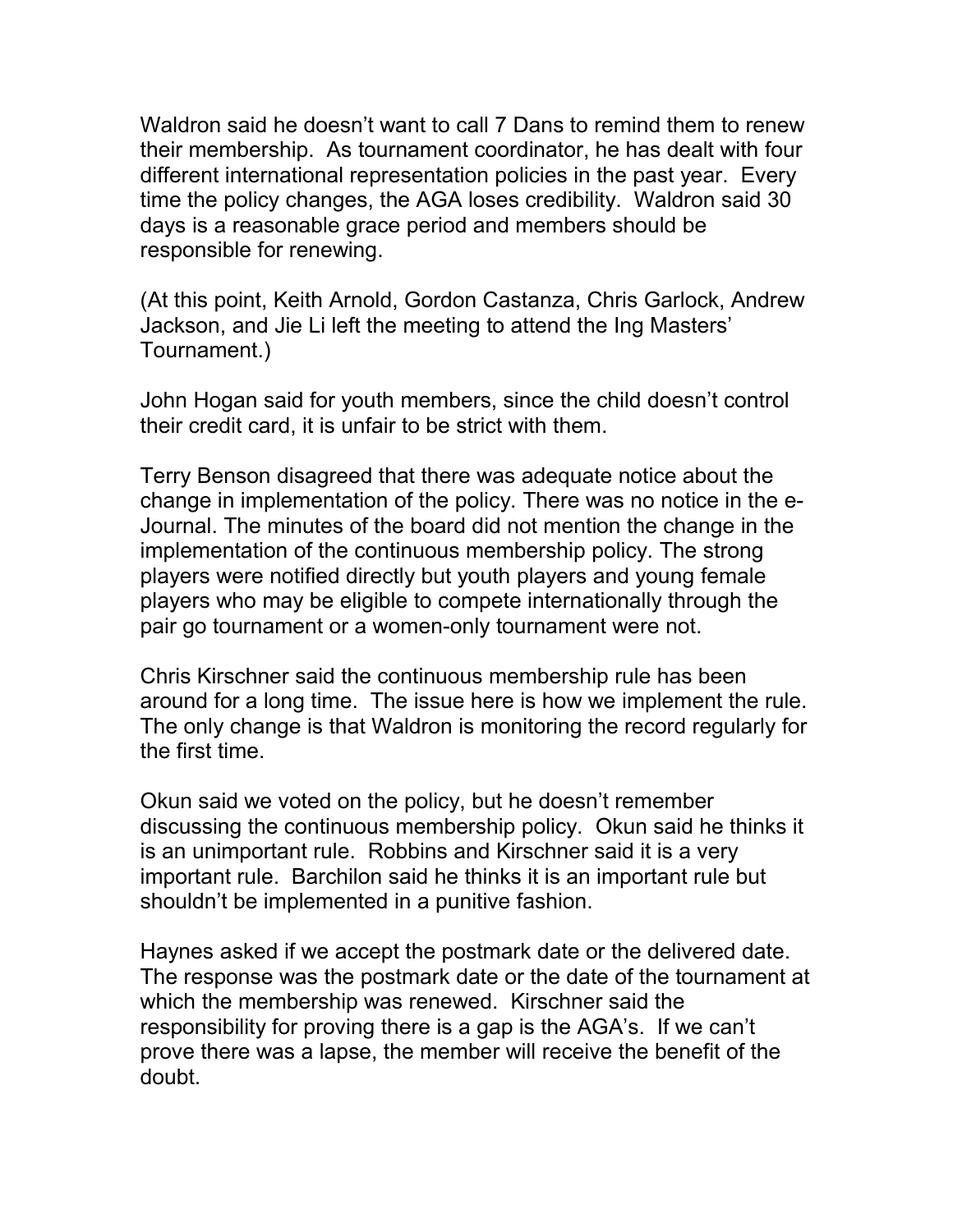Waldron had left the meeting when this comment was made. He since clarified that he does not have access to the postmark date of the check. He gets the membership report that Sam Zimmerman sends out once a month (and sometimes more). Waldron said there is a natural grace period, but not one of a uniform length, because his data doesn't show the actual renewal date but just that a member appears in each monthly report. If someone renews at a tournament or through the mail, the membership will not be recorded until the tournament director sends the money in or when the PO Box is emptied.

Benson said many of our members do not get their e-mails and there may be reason to override this rule or make exceptions.

Matt Mallory made a suggestion that youth should be offered a membership that lasts until they are 22 years old. There was an enthusiastic response to this suggestion, and the issue will be discussed at the General Membership Assembly.

Roy Schmidt, Willard Haynes, Chuck Robbins, and Laura Kolb said they are in favor of having no grace period. Okun and Celmer are in favor of a 30 day grace period. Abramson said he is in favor of no grace period for adults, but a more lenient policy for children. He said he would bring a proposal to the Board at the next meeting.

Matt Mallory said there needs to be good communication of the policy in the e-journal.

### **b. Executive Session**

Abramson requested an executive session to discuss a personnel issue involving a volunteer for the next Congress. Okun made a motion that the Board have an Executive Session that would be off the record. Haynes seconded the motion, and the vote was unanimous to enter Executive Session.

## **7. Establish time and date of next Board meeting**